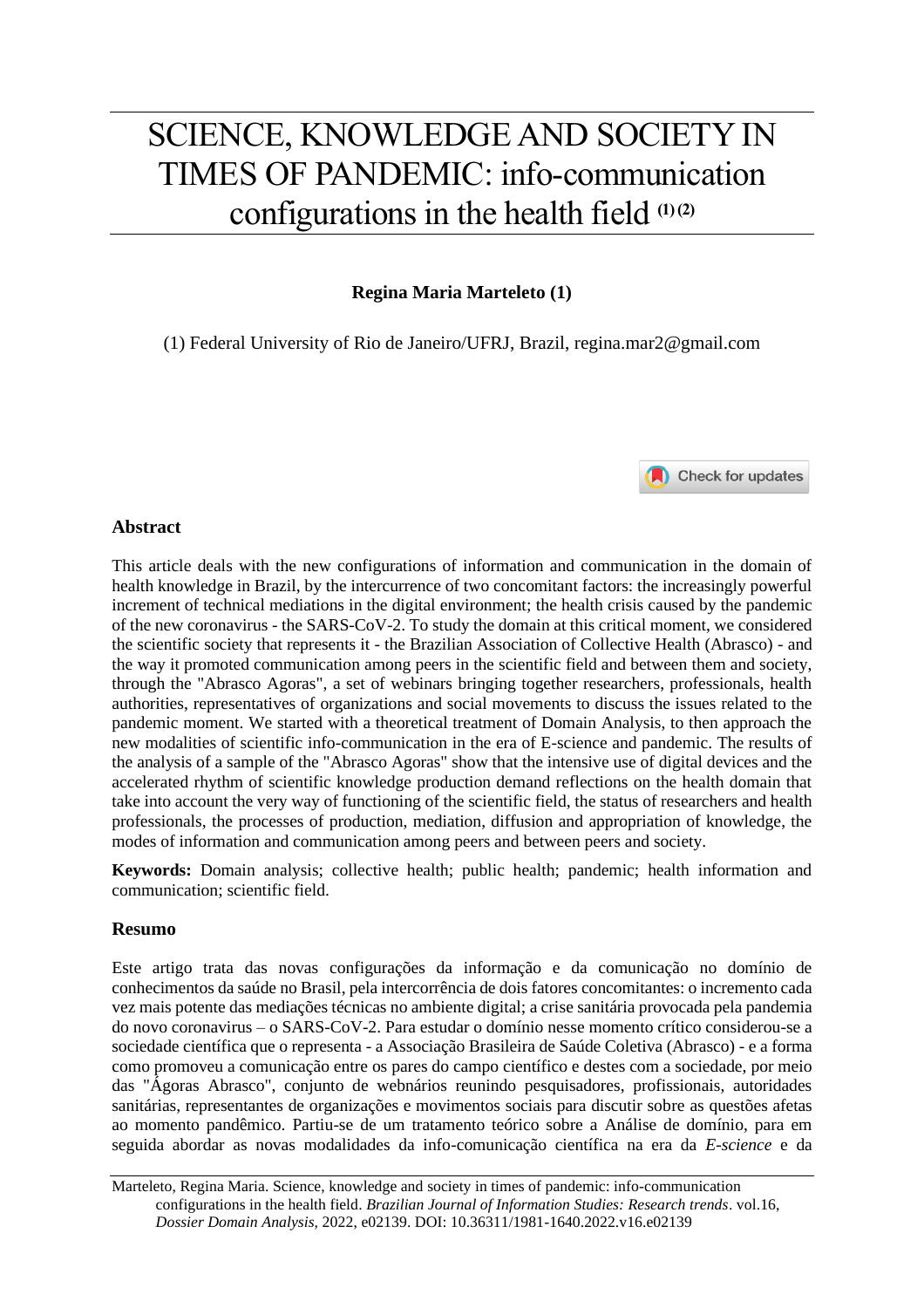pandemia. Os resultados da análise de uma amostra das "Ágoras Abrasco" demonstram que o uso intensivo dos dispositivos digitais e o ritmo acelerado de produção do conhecimento científico demandam reflexões sobre o domínio da saúde que levem em conta o próprio modo de funcionamento do campo científico, o estatuto dos pesquisadores e profissionais da saúde, os processos de produção, mediação, difusão e apropriação dos conhecimentos, os modos de informação e comunicação entre os pares e destes com a sociedade.

**Palavras-chave**: análise de domínio; saúde coletiva; saúde pública; pandemia; informação e comunicação em saúde; campo científico.

# **1. Introduction**

The approach of domain analysis, pioneered by Hjørland and Albrechten (1995), opened new perspectives for studies in this field due to its proposal of approximation and systematization of the different analysis fronts of the informational object - from the aspects of organization and retrieval to those of mediation, circulation and use. Like other lines of research oriented by the inscription of the informational problematic in the epistemological, theoretical and practical context of the Social Sciences and Humanities (Shera; Egan; Wersig; Capurro; Frohmann and others), it proposes dialogues with social theory for the study of domains, a focus that is of special interest to the present approach.

In the course of the research **(3)** different domains of knowledge (Hjørland and Albrechten 1995) and scientific fields (Bourdieu 2001) were analysed using the conceptual and methodological bases of AD, combined with other theories and methodologies of the Social Sciences, taking into account the following aspects: the institutional structures; the forms of communication; the relations of the actors of the domains/fields with society; the collaborative informational practices of the research groups; the research networks. The theoretical frameworks built in an interdisciplinary way to study scientific fields/domains in Health; Architecture; Human Genetics; Water Governance, employ different methodologies such as qualitative documentary and field research, citation and co-authorship studies, social network analysis (SNA).

This article represents, therefore, the continuity of previous studies that sought to bring together the theoretical and methodological constructions developed by Birger Hjørland and other scholars of domains to those of Pierre Bourdieu and other theorists of the sociology of knowledge, to investigate the structures of production, organization and communication of knowledge. The concept of networks and the methodology of social network analysis (ars) allow a theoretical and methodological triangulation to move the analytical frameworks of

Marteleto, Regina Maria. Science, knowledge and society in times of pandemic: info-communication configurations in the health field. *Brazilian Journal of Information Studies: Research trends*. vol.16, *Dossier Domain Analysis*, 2022, e02139. DOI: 10.36311/1981-1640.2022.v16.e02139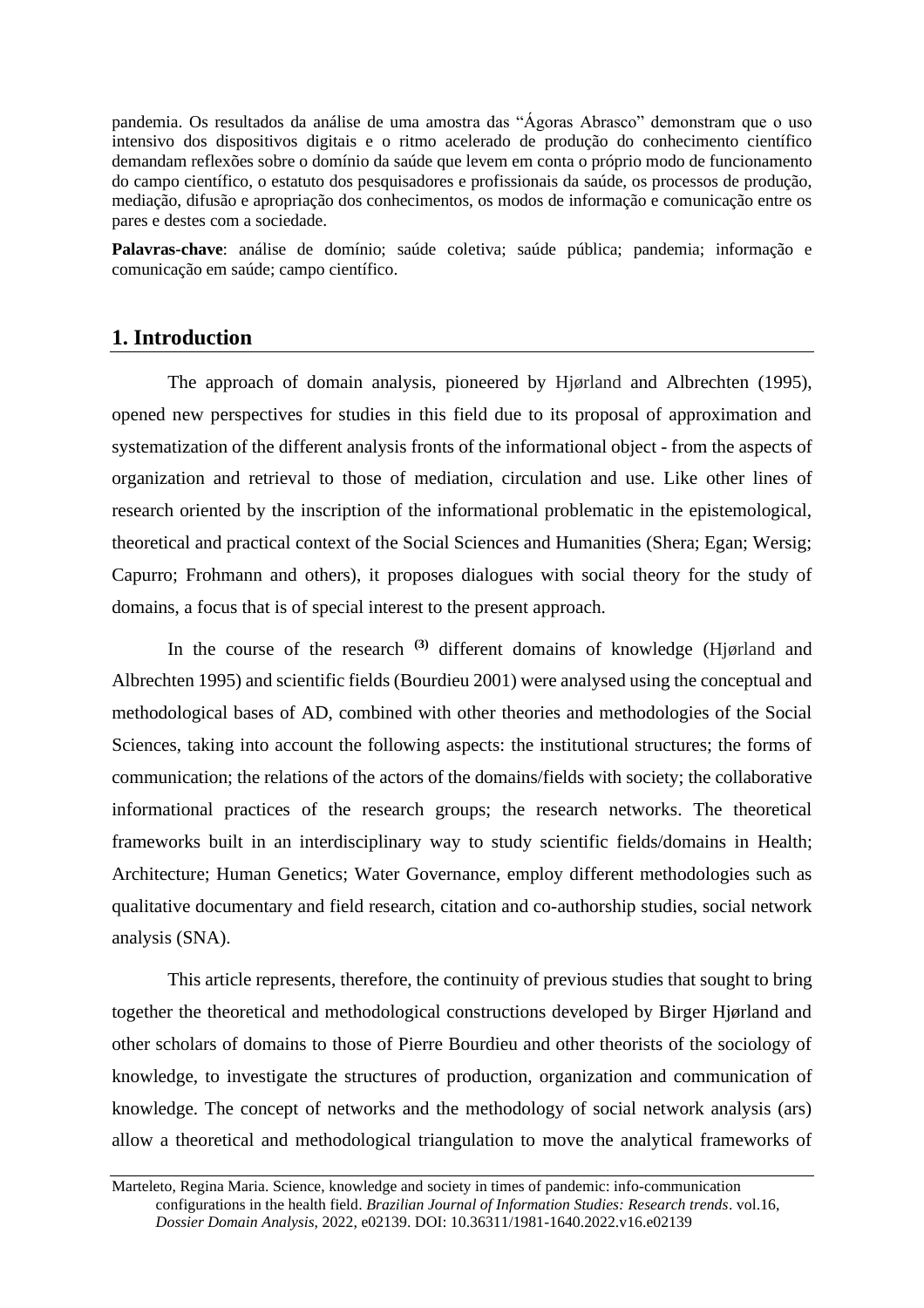scientific domains and fields in three complementary dimensions: relational, historical and institutional. It is understood that the domains of knowledge form complex structures and in constant reconfiguration, which require from the analysts and scholars of the field of Information Science the employment of theoretical and methodological means capable of achieving understanding regarding their cultural, social and historical existence.

In this sense, the objective is to perceive the info-communicational reconfigurations of the health domain in Brazil, due to the intercurrence of two concomitant factors: a) the increasingly powerful increment of technological mediations in E-science; b) the sanitary crisis provoked by the pandemic of the new coronavirus - the SARS-CoV-2. To study the domain in this moment of emergency, we considered the scientific society that represents it - the Brazilian Association of Collective Health (Abrasco) - and the way it promoted communication and the exchange of information among peers in the scientific field and of these with society, through the "Abrasco Agoras", a set of webinars bringing together researchers, professionals, journalists, health authorities, representatives of civil society organizations and social movements to discuss the issues related to the pandemic moment.

We started with a theoretical treatment of Domain Analysis, to then approach the new modalities of scientific communication in the era of E-science and pandemic. A sample of the "Abrasco Agoras" is analysed in order to understand the new configurations of this domain of knowledge and social field mediated by info-communicational devices in a moment of health crisis. The results show that the intensive use of digital devices and the accelerated pace of scientific knowledge production demand more comprehensive reflections on the health domain that take into account the very way the field works, the status of researchers and health professionals, the processes of production, mediation, diffusion and appropriation of knowledge, the modes of information and communication among peers and between peers and society.

# **2. Domain analysis and sociocultural production of knowledge**

Albrechtsen (2015) recalls that domain analysis (DA) emerges as a methodological approach to explore domains or work areas, focused on software reuse procedures, attributing to Prieto Diaz (1991) the pioneering use of the term. In the informational field, the DA is first presented in the seminal study by Hjorland and Albrechtsen (1995), guided by a pragmatic

Marteleto, Regina Maria. Science, knowledge and society in times of pandemic: info-communication configurations in the health field. *Brazilian Journal of Information Studies: Research trends*. vol.16, *Dossier Domain Analysis*, 2022, e02139. DOI: 10.36311/1981-1640.2022.v16.e02139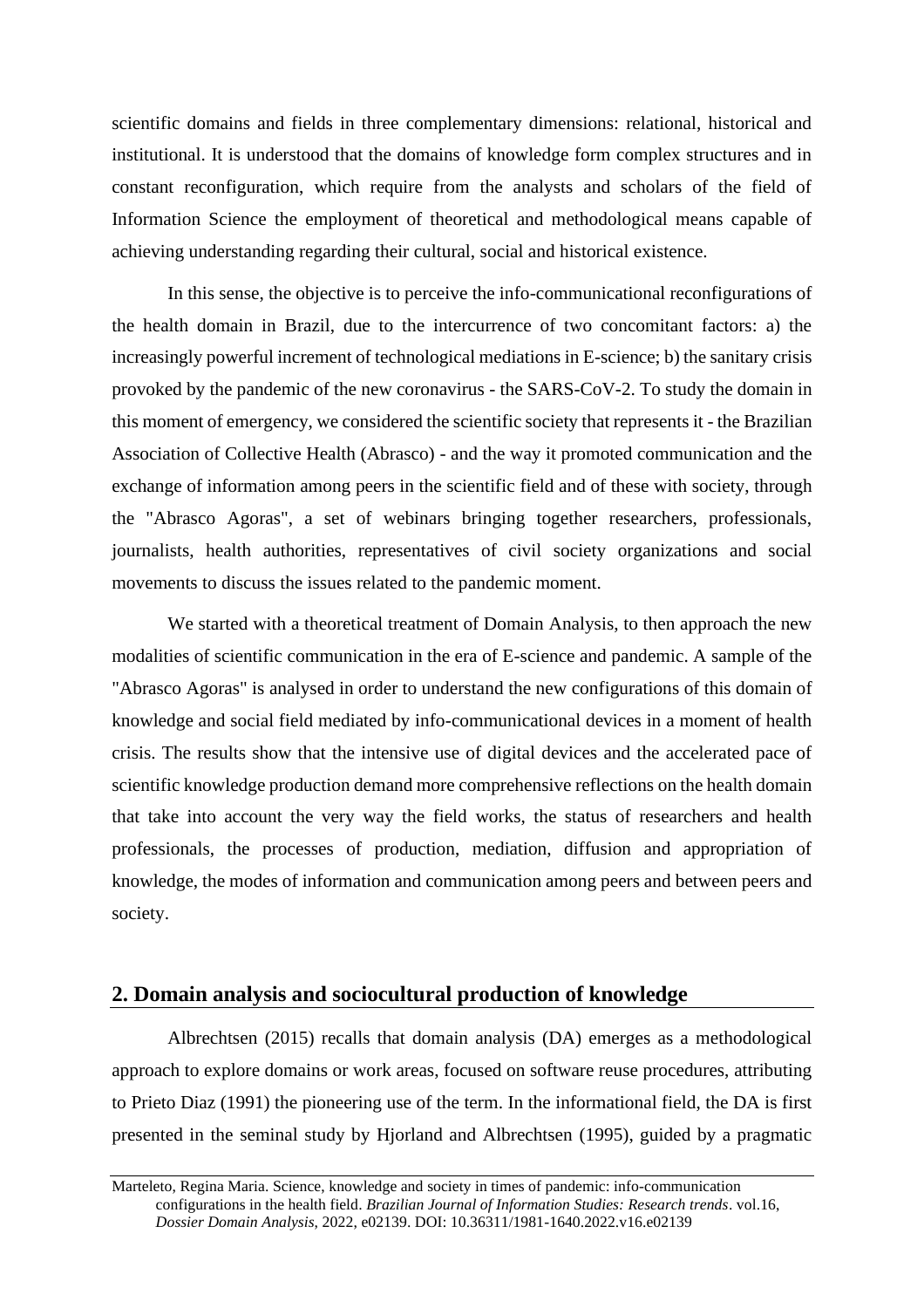vision in order to analyze the activities of knowledge organization and information retrieval in its relation to the social uses of ideas, knowledge, culture.

New perspectives are presented in this reorientation of the look about the informational object: first, that each sub-area of study and practice of Information Science would need to keep in tune with each other, from the organization and processing to the diffusion, use and appropriation, in order to achieve an understanding of the social and cultural aspects of knowledge, condition for the construction of information systems consistent with the users' needs. Secondly, the emphasis given to the Information Science inserted in the epistemological domain of the Social Sciences and Humanities, inviting to the dialogue with the theories and study methods of the socio-anthropological approaches of knowledge and, at the same time, indicating the transversality of the informational object in the different domains of science and other social fields.

The perspective of cultural and social responsibility of the informational field, recorded at the Nordic-International Colloquium on Social and Cultural Awareness and Responsibility in Library, Information and Documentation (SCARLID) in 2021, represented an important self-analysis for the epistemological, historical and institutional reconfiguration of the domain of information studies (Rayward 2004; Hjørland 2004).

Eight years after the publication of Hjorland and Albrechten's article, which inaugurated AD in Information Science, the Knowledge Organization (KO) journal, from the International Society for Knowledge Organization (ISKO), published a special issue on the theme, in 2003, directed by Birger Hjorland and Jenna Hartel. In the introduction of the issue, the organizers define AD as "an approach to Information Science (IC) that emphasizes the social, historical, and cultural dimensions of information", recalling that "collective fields of knowledge, or 'domains', form the unit of analysis of Information Science (IC)" (Hjørland and Hartel 2003 p. 125). The eleven articles gathered together seek to answer some gaps pointed out in the domain analyses until that moment. First, the focus of studies in academic communities, leaving aside other domains or social fields. Second, the absence of case studies demonstrating the methods of use of AD in empirical studies. Finally, the issue indicates different models for conducting domain analytic studies, either through traditional empirical techniques or through historical and philosophical methods.

In 2015 it is published a new issue of the Knowledge Organization (KO) dedicated to domain analysis (DA), directed by Richard P. Smiraglia and Maria José Lopez Huertas. The

Marteleto, Regina Maria. Science, knowledge and society in times of pandemic: info-communication configurations in the health field. *Brazilian Journal of Information Studies: Research trends*. vol.16, *Dossier Domain Analysis*, 2022, e02139. DOI: 10.36311/1981-1640.2022.v16.e02139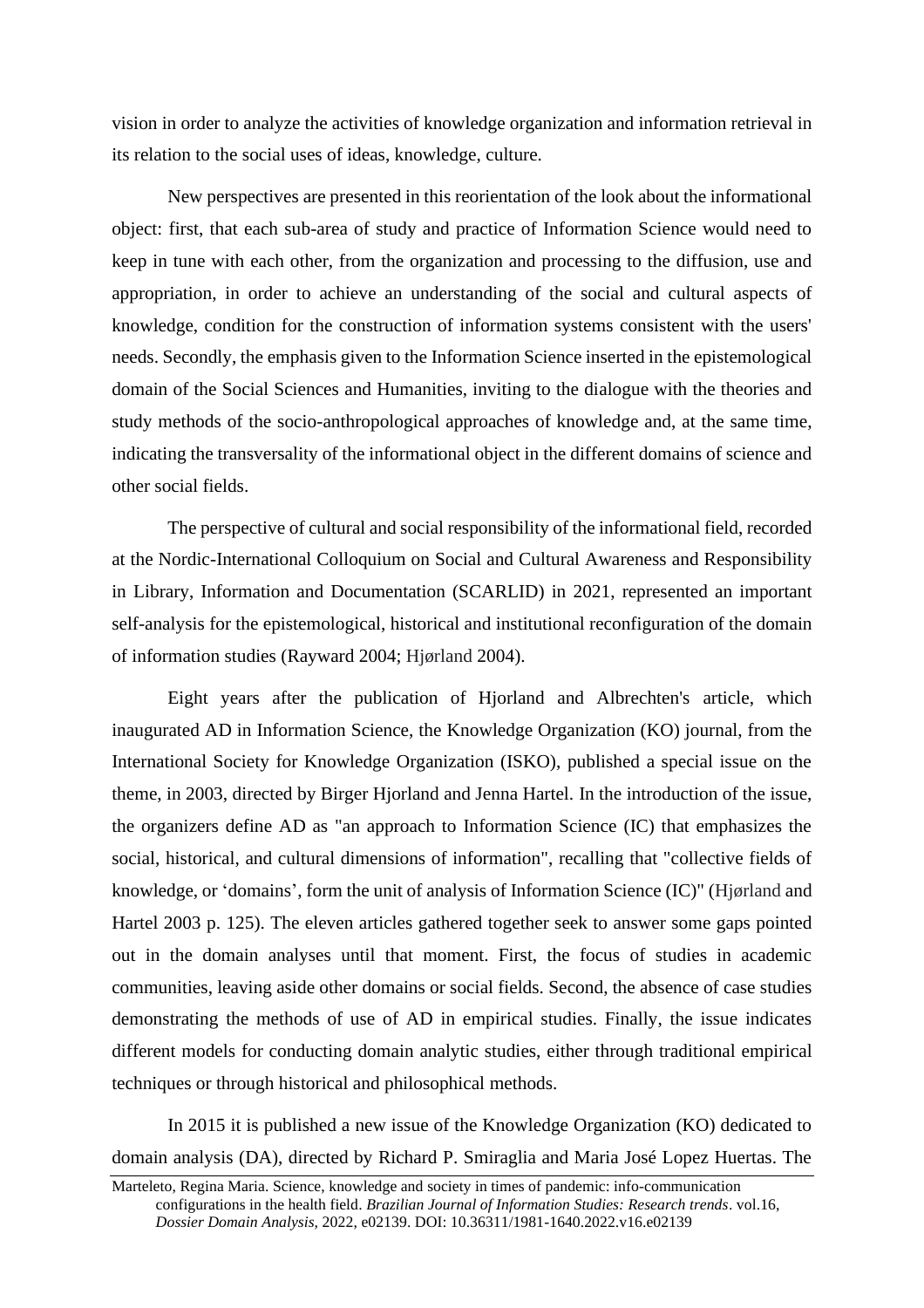organizers highlight the increase in the number of studies employing AD and the diversity of methods and application domains, especially focusing on knowledge organization. However, they note the need for greater theoretical investment in this line of studies, in order to achieve an interdisciplinary perspective capable of expanding its epistemological core, strongly guided by technological mediations (Smiraglia and Huertas 2015). Articles are presented focusing on the conceptual framework of the sociology of knowledge to ground the AD, in a complementary way to the conceptual framework already established, and on the theoretical challenges of its application in interdisciplinary domains, such as gender studies.

The domain analysis approaches open paths to interdisciplinary theoretical and methodological compositions capable of pointing out different reconfigurations of the domains of knowledge in the scientific field and in the intersections with other knowledge and practices. Thus, it is an innovative approach to guide observations on new info-communicational reconfigurations of a domain such as health, in a pandemic moment of great challenge for science and society. And how these new designs challenge the epistemologies and practices of health and other scientific fields and domains of knowledge.

# **3. Science 2.0 and Covid-19: changes in scientific information and communication**

In the article "Scholarship: Beyond the Paper", published in Nature magazine, Jason Priem (2013) announced the arrival of a new regime of scientific production and communication. This would be largely based on the exploitation of all the potentialities of the Web, unveiling science in action, widely disseminating its results as well as its data, questioning the "artificial" difference between the processes of scientific knowledge generation and the dissemination of its products. Faced with the expansion of the modes of 'publication', the scientific journal article would be just one of the ways of making public and one of the ways of validating academic excellence. The time, according to the information scientist, would be to embrace the power of the Web to disseminate and filter in a broader and more significant way the body of knowledge generated in research. On the other hand, this accelerated and constant mode of science publicization requires the opening of dialogues and partnerships with the most varied social actors, inside and outside the scientific field (Priem 2013).

Marteleto, Regina Maria. Science, knowledge and society in times of pandemic: info-communication configurations in the health field. *Brazilian Journal of Information Studies: Research trends*. vol.16, *Dossier Domain Analysis*, 2022, e02139. DOI: 10.36311/1981-1640.2022.v16.e02139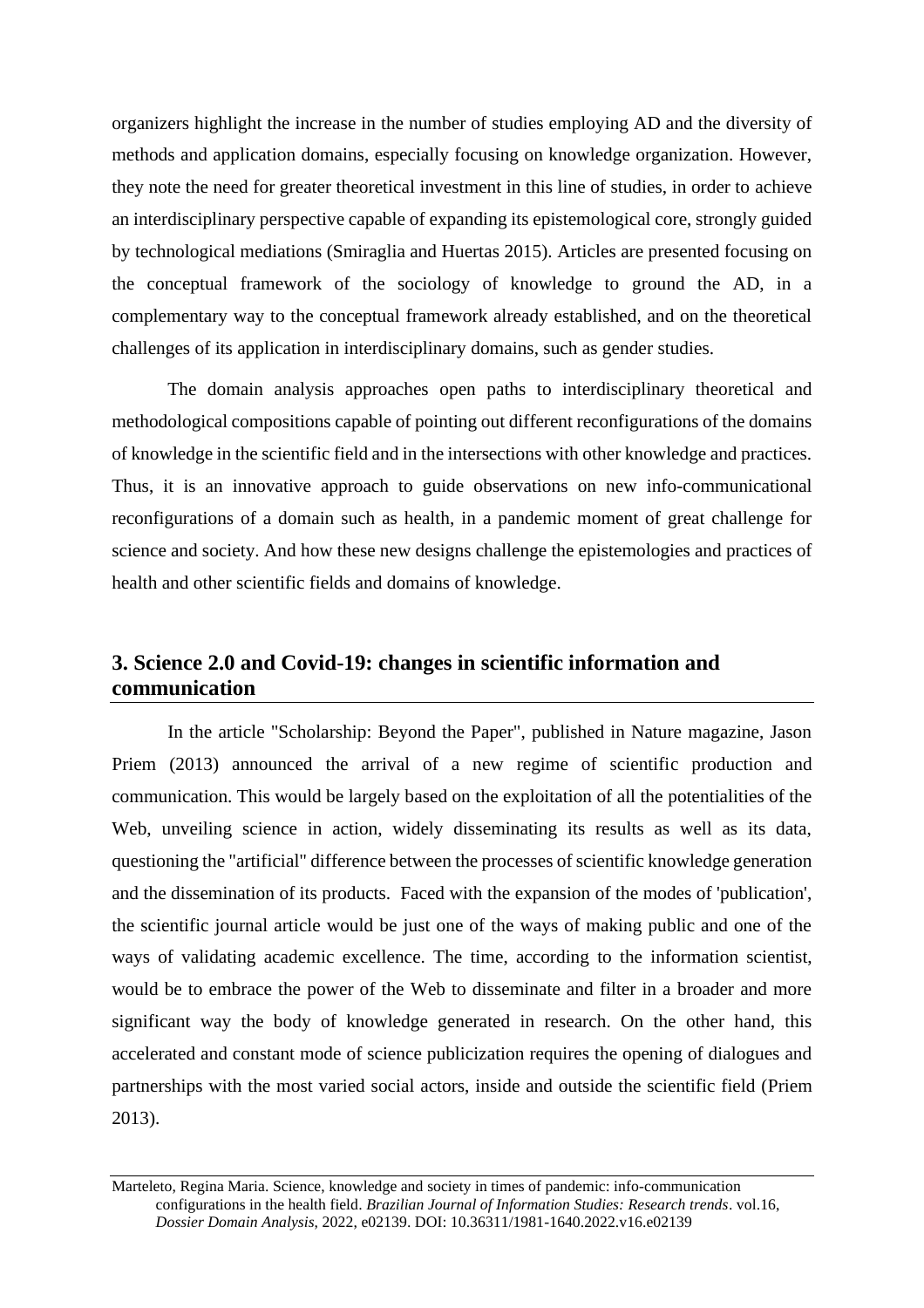In 2014, within the collection Les Essentiels d'Hermès, organized by the Conseil National de Recherche Scientifique (CNRS), was published the collection Information et Communication Scientifiques à l'heure du numérique, (Scientific Information and Communication in the Digital Age) directed by Valérie Schafer, gathering contributions from different authors of the info-communication field on the topic. In the presentation of the work, under the instigating title Renouveau de la science et science du renouveau à l'heure du numérique (Renewal of Science and Science of Renewal in the Digital Age), the organizer brings together some relevant points for reflection on the changes in the domains of science. These would be originated not only by the entry of the digital in scientific practices, but by a set of associated factors such as socio-technical controversies, the mobilization of civil society, the criticism of technological messianism and scientism, the health crises and the restlessness in the face of the "risk society", among others. On the other hand:

> At the moment that digital makes visible the factory of science [...], that a part of society aspires for new forms of democracy and governance of science, that the reshaping of the content industries and the scientific publication chain are evident, the renewal of research supported by digital tools is more than ever a question to be considered (Schafer 2014 p. 20).

A common feature that brings together for some decades this new scientific-technical regime in Web 2.0, from free access to information, open science, open data, citizen science, participatory science, among other approaches, is the necessary review of the relationship between science and society. Since previous health crises, it is known that these are moments that put science in evidence, either for good (discoveries of medicines and vaccines) or for bad (mistrust, negativism, false information), especially in a sensitive and cross-cutting field of knowledge such as health. On the other hand, experts point out that health crises throughout history in general "lay bare the social structures", i.e., reveal the inequalities in health, education, access to goods and services, and income prevailing in society **(4)** .

The domain/field of health is undergoing new reconfigurations from this new scientifictechnical-informational regime of E-science with the emergence of the new coronavirus, which gave rise to the Covid-19 pandemic, with different impacts in the regions of the world. The challenges are not new, but more intense: the accelerated mode of production, validation and publication of research results, such as the pace of preprints and the fast tracking method; the forms of mediations of epidemiological, technical and managerial information for the monitoring, control and disclosure of cases; the monitoring of Primary Health Care services

Marteleto, Regina Maria. Science, knowledge and society in times of pandemic: info-communication configurations in the health field. *Brazilian Journal of Information Studies: Research trends*. vol.16, *Dossier Domain Analysis*, 2022, e02139. DOI: 10.36311/1981-1640.2022.v16.e02139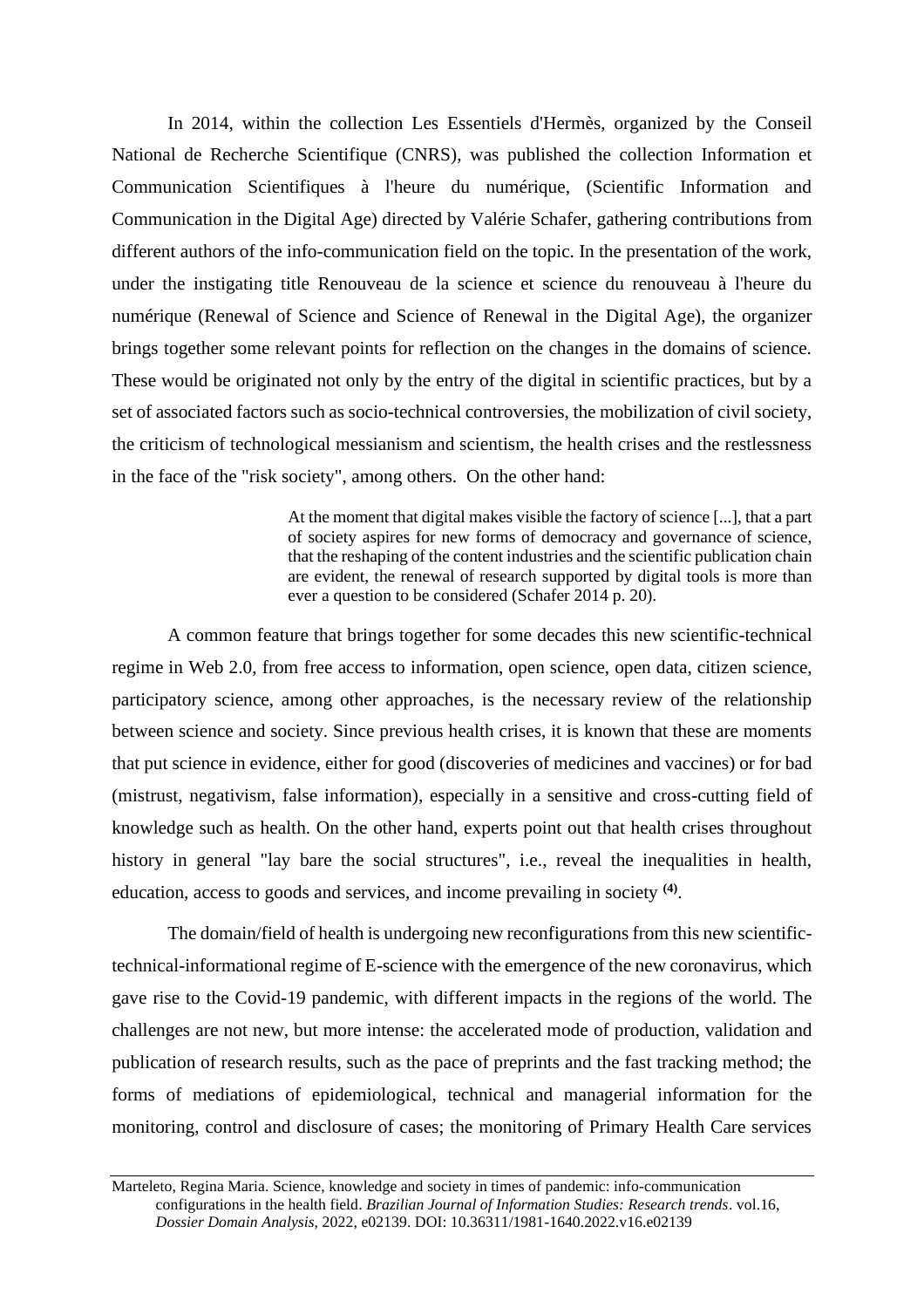(PHC) in the reception of users; the challenge of making prevention and care information reach the most vulnerable and neglected territories by the public power.

# **4. Scientific communication and public dialogues of knowledge in times of pandemics: the "Abrasco Agoras"**

The health field in Brazil is marked by historical, political and epistemological configurations that have conformed the interdisciplinary domain of Collective Health. In the official classification of knowledge areas certified by the research management and evaluation agencies in Brazil, Collective Health is a sub-area of the major Health area and is divided into three sub-domains or disciplines: Epidemiology; Public Health; Preventive Medicine. It is a field of knowledge and practices that understands health as a social phenomenon and, therefore, of public interest.

The origins of the constitution of the Collective Health go back to the theoretical and political work undertaken by researchers and teachers from university institutions and schools of public health in Brazil and Latin America over the last decades. It is an interdisciplinary scientific field in the horizontal plan, by bringing together the Life Sciences and the Social and Human Sciences. And also vertically, when it seeks dialogue between different forms of knowledge - common sense and scientific knowledge - and the various media and information and communication devices. One of the greatest challenges of this field, thus constituted, is to circulate information among the scientific, pedagogical and professional spheres, the media and the population. Social, technical and symbolic mediations (Jeanneret 2009) are necessary to promote the circulation and appropriation of knowledge and information.

The Brazilian Association of Collective Health (Abrasco), which represents the field, founded in 1979, arises with the objective of being a mechanism of articulation between centres of training, research and teaching in Collective Health "[...] for mutual strengthening of the associated entities and to expand the dialogue with the technical-scientific community and of this with health services, governmental and non-governmental organizations and civil society. " **(5)** It is responsible for editing the journals "Ciência & Saúde Coletiva" and "Revista Brasileira de Epidemiologia", both in open access and scored, respectively, in first and sixth places in the Google Scholar ranking, released in July 2020. **(6)** During the pandemic period, the journals adopted the fast-tracking method, accelerating the cycle of peer review of articles and the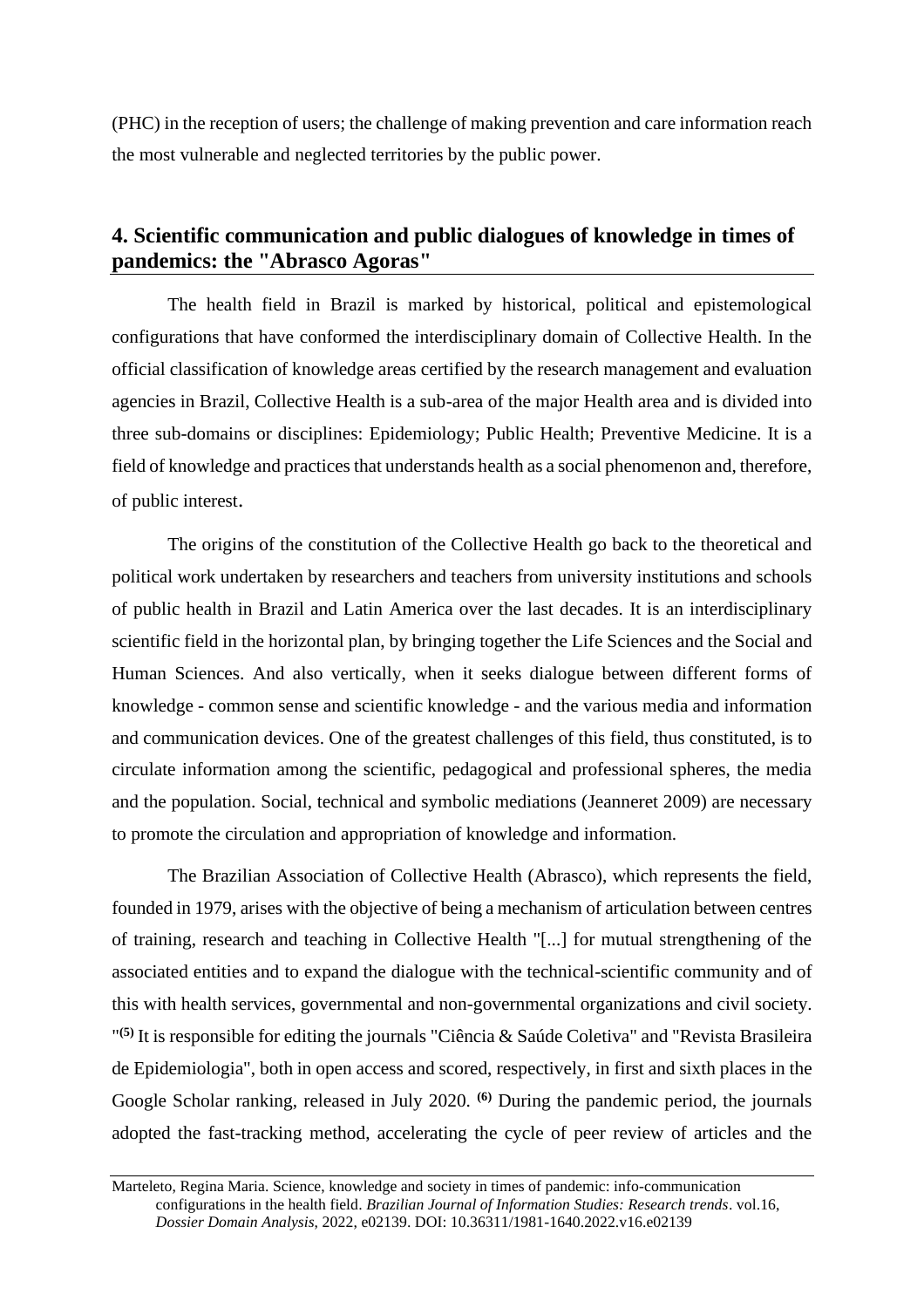dissemination of manuscripts more quickly, facilitating the exchange of information also through preprint repositories. However, editors recognize the challenges of these new modalities in order to ensure that quality standards and research integrity are maintained.

#### 4.1 Public knowledge dialogues in times of pandemics: the Abrasco Agoras

In ancient Greece, the agora was both a physical place, the public square, and a social space represented by the people's assemblies for exchanges, deliberations and debates - a civic space for the exercise of the word. This symbolic inaugural landmark of the Western democratic space was appropriated by the Brazilian Association of Collective Health - Abrasco, since April 2020, to name its communication strategy on the web in order to accompany the then emerging pandemic and open a channel of dialogue with the various scientific communities, health professionals and society in general. One year later, in April 2021, the Association would complete 100 sessions of the Agora Abrasco, covering the scientific, social and political debate of the pandemic. The sessions were anchored in the areas and themes that make up Collective Health and had great participation of Abrasco's thematic groups, committees and commissions, along with guests among researchers and professors from observatories, universities and other scientific associations; frontline health professionals; managers and political leaders, both from governments and social movements.

The Agora were organized in different formats called lives, when it was the speech of a speaker on the theme in question; panel, gathering speakers to debate themes with the participation of academics and non-academics; colloquium, in the case of exposure of more directly academic themes. Another format, called "Agora: a space for free dialogue on the pandemic", would be held periodically by the board of Abrasco to take stock of the pandemic picture from various points of view, for example, the trade and geopolitical wars around the pandemic, the tracking of cases, underreporting, the inputs and equipment to combat and treat the disease, the pandemic and poverty. The Agoras was attended by an average of 2,000 participants per session and were broadcast by TV Abrasco, on the Youtube platform.

The profile of the participants is quite diversified, with the predominance of Abrasco board members, its commissions and working groups, invited specialists from the health area and other areas depending on the theme addressed, health professionals, representatives of international organizations, public authorities, other scientific societies, social organizations and movements, in addition to the general public.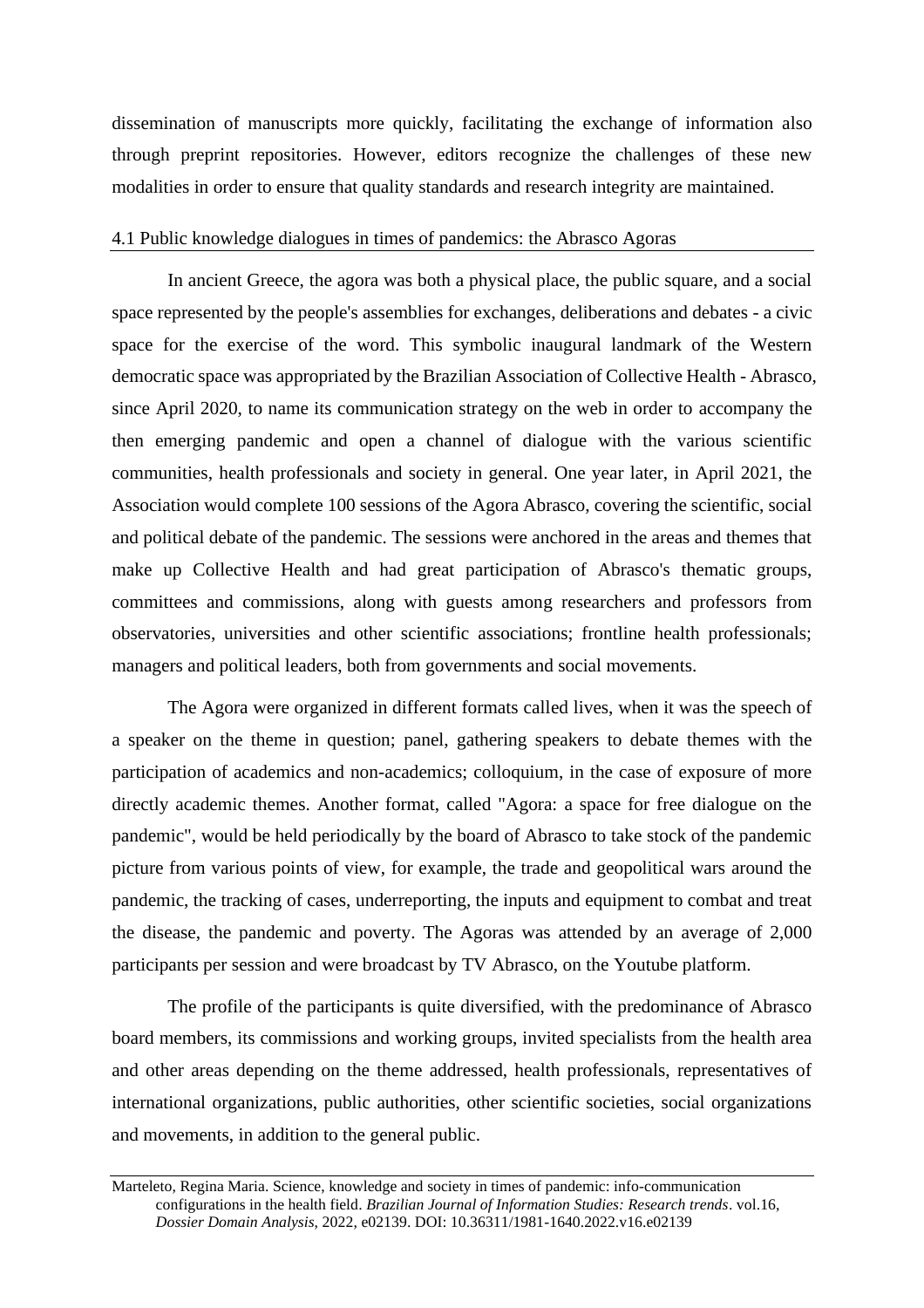#### 4.2 Four moments of the Abrasco Agoras

On April 7, 2021, World Health Day, the Association promoted the hundredth session of the Agora Abrasco for an analysis of the very serious health emergency that had already surpassed 320,000 deaths in the country. A special panel included five experts who are members of the board of the Association for a broad and complex reading of the situation at that time and discussion of the actions needed to overcome the crisis. The session was part of the activities of the National Health Week 2021, led by the National Health Council (CNS), with lives, debates and online demonstrations.

The Agoras was continued after April 2021, however, for the purpose of this research the analysis was limited to a sample extracted from the first 100 sessions, based on the following topics: a) thematic composition in the period; b) types of institutions represented; c) variation of the session formats; d) themes focused on information and communication issues in the pandemic period. The intention was to perceive the contours of a domain in order to study its evolution and transformation over time, one of the goals of AD, as recalled Raghavan et al. (2015), at a time when science is questioned and put in evidence in an environment of denialism, uncertainty and fake news caused by the pandemic. The Abrasco Agora sessions were all held in the digital environment, remotely, broadcasted by the TV Abrasco Youtube platform **(7)**, with a thematic diversity that followed the urgencies that presented themselves at each moment.

In the first moment, between April and May 2020, 28 sessions were held. The first took place on April 7, 2020, with a message of clarification and encouragement from the board of the Association addressed to health professionals and the general population. The others discussed topics related to the planning and production of epidemiological data for the monitoring, mapping and control of cases, in addition to the health care necessary to avoid contamination by the new coronavirus. One of the panels was dedicated to an urgent and necessary theme in the field of health: "The interface of biomolecular, clinical and collective health knowledge", aggregating the different sub-domains of the Health area, many times distanced in the making of researches in the scientific field. On 12/05/2020 the session "What information do we need to guide coping strategies?" was held in a colloquium format, with an expressive number of expositors and debaters, where the importance of notifications and regular monitoring of Covid-19 cases, epidemiological models and access to information as public assets for health management were highlighted.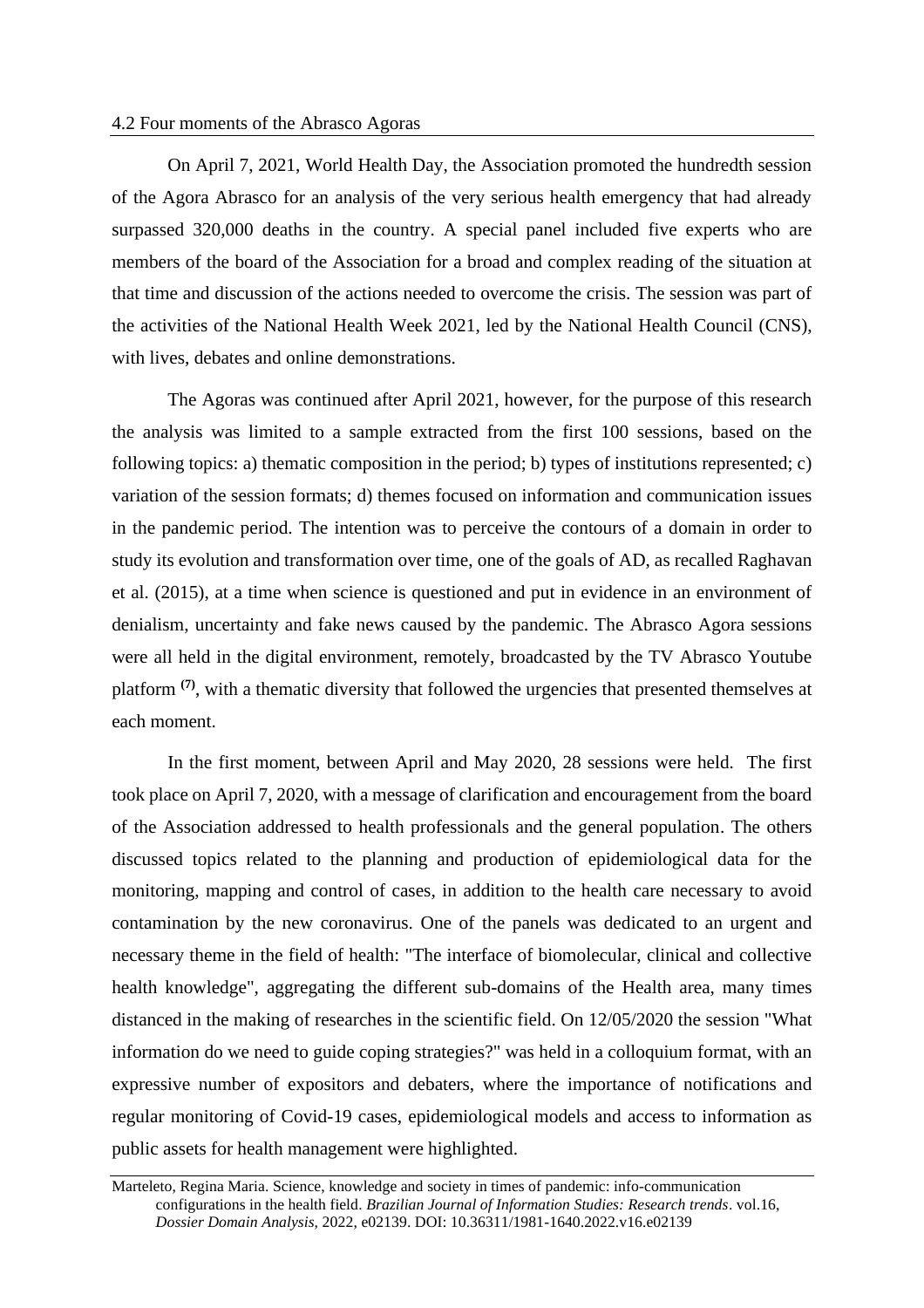The second moment, between June and July 2020, presented 31 sessions, the highest number among the periods considered. By the end of July, the country had already registered a total of 2,666,298 confirmed cases and 92,568 deaths by Covid-19\*. The themes related to data and information systems stand out in the set of Agoras in the period, a relevant issue given the omission of official sources. Two sessions have special emphasis for the focus of the present analysis. The first with the panel "Scientific publishing in times of the Covid-19 pandemic", held on 04/06, was attended by exhibitor's editors of scientific journals, when the scope of "open science" was discussed, the massive and rapid production of data, information in publications and events in the midst of the pandemic, the benefits for society and science and, at the same time, the risks to the integrity of research. In this context, the speakers stress the value of cooperation, collaboration and networking for the strengthening of scientific domains and society, and the importance of qualified scientific dissemination practices.

The Agora, in panel format, "Covid 19 and denialism - Who's afraid of science?", took place on 16/07. Two types of distortions in the processes of circulation of information were discussed, namely, a) using something that has no solid basis to make any kind of statement or b) denying well-founded science. The concept of the "manufactured controversy", a controversy created to undermine public confidence in science (e.g. the anti-vaccine movement), was addressed. Concern was shown about scientific publishing in the pandemic period, since many papers were published, but not necessarily with the quality they should have been. The negationism, which is not recent, acquired new features in the pandemic, generating the fake news, even more reductive of the truth when uttered by government authorities.

In a third moment, between August and September 2020, there were 21 sessions, most of them debating emergency social themes and issues, concerning the most vulnerable social groups such as the elderly, children, adolescents and the maintenance of mental health in school, the situations of vulnerability of slum and periphery dwellers. On August 4, under the title "How is Primary Health Care (PHC) facing the pandemic of Covid-19 in Brazil? Results of the national survey", the results of the survey "Challenges of Primary Care in confronting the Covid-19 pandemic in the Unified Health System (SUS)" were presented, which collected and analyzed data on the assistance provided to the population at the local level of primary health care services, indicating the gaps in terms of personnel, material, equipment in this political, social and cultural space-time, in addition to the difficulties in safeguarding the distance and care for certain vulnerable social groups. The same way as in other moments of the Abrasco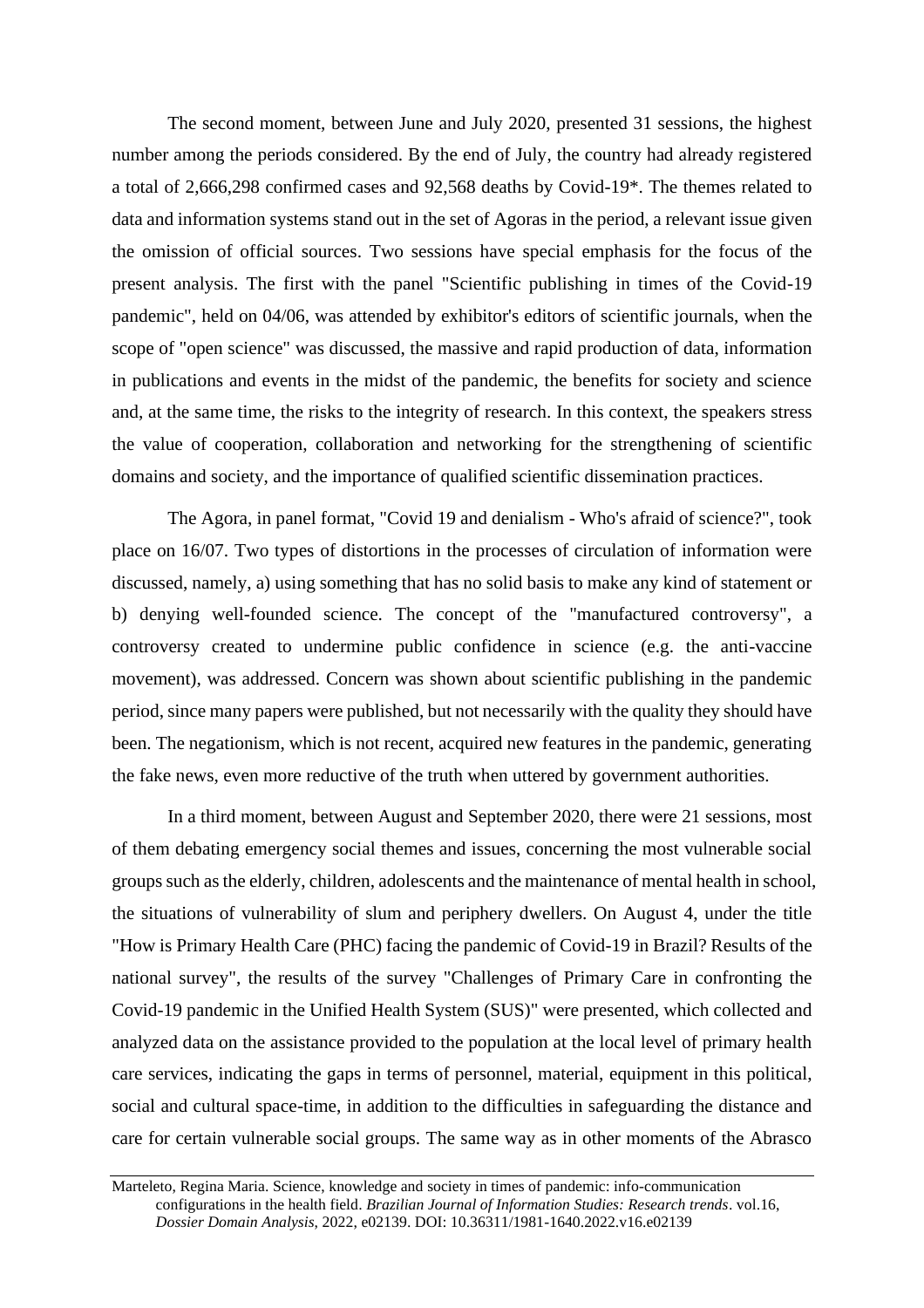Agoras, there was the presence of groups of researchers, professionals and activists of the Popular Education and Health (EPS) area in this third moment, to discuss the strategies of implementation of the Confronting the Pandemic Plan of Covid-19, which gathers several scientific societies of the health field in order to call the Brazilian State to propose policies and coordinate emergency actions based on scientific evidence to control, overcome and reduce the economic and social impacts of the serious health crisis on the Brazilian nation.

The fourth and last period analyzed occurred between October 2020 and March 2021, with 21 sessions of the Abrasco Agoras. At the turn of the year, on December 31, 2020, the country recorded 194,976 deaths by Covid-19 and a total of 7,675,781 confirmed cases since the beginning of the pandemic. At the end of March 2021, it counted 12,753,258 cases and 321,886 deaths since the start of the pandemic. The Agora sessions in the period addressed issues related to health surveillance; the issue of health in the municipalities; the urgent situation of the Pantanal region, in the west of the country, due to forest fires; the problem of health training in the face of the needs of society; physical, mental, intellectual or sensory disabilities and pandemic care; indigenous health; the food industry and public policy; vaccination in Brazil; the pandemic in Amazonia; strategies to contain cases of Covid-19; new variants of the coronavirus and their threats; Brazilian women in the pandemic.

There was a panel dedicated to the 25th anniversary of the Ciência & Saúde Coletiva journal, published by Abrasco, which highlighted the excellent score of the journal in international rankings and the thematic articulation between basic sciences, collective health and clinical research. By that time, the journal had already released two thematic issues on Covid-19. In another Agora the 20 years of Abrasco's Working Group "Popular Education and Health" were celebrated, composed of researchers who seek epistemological, practical and political articulation of the health domain with service professionals and the population, inspired by the thought of the philosopher and educator Paulo Freire. On April 7th 2021, 100 editions of the Abrasco Agoras were completed.

## **5. Conclusion**

This article presented some reflections on the changes in the order of knowledge in the field of health, which are not exactly new, but have been accelerated and made more evident in a broader way in the pandemic moment, placing the health field and science as a whole at

Marteleto, Regina Maria. Science, knowledge and society in times of pandemic: info-communication configurations in the health field. *Brazilian Journal of Information Studies: Research trends*. vol.16, *Dossier Domain Analysis*, 2022, e02139. DOI: 10.36311/1981-1640.2022.v16.e02139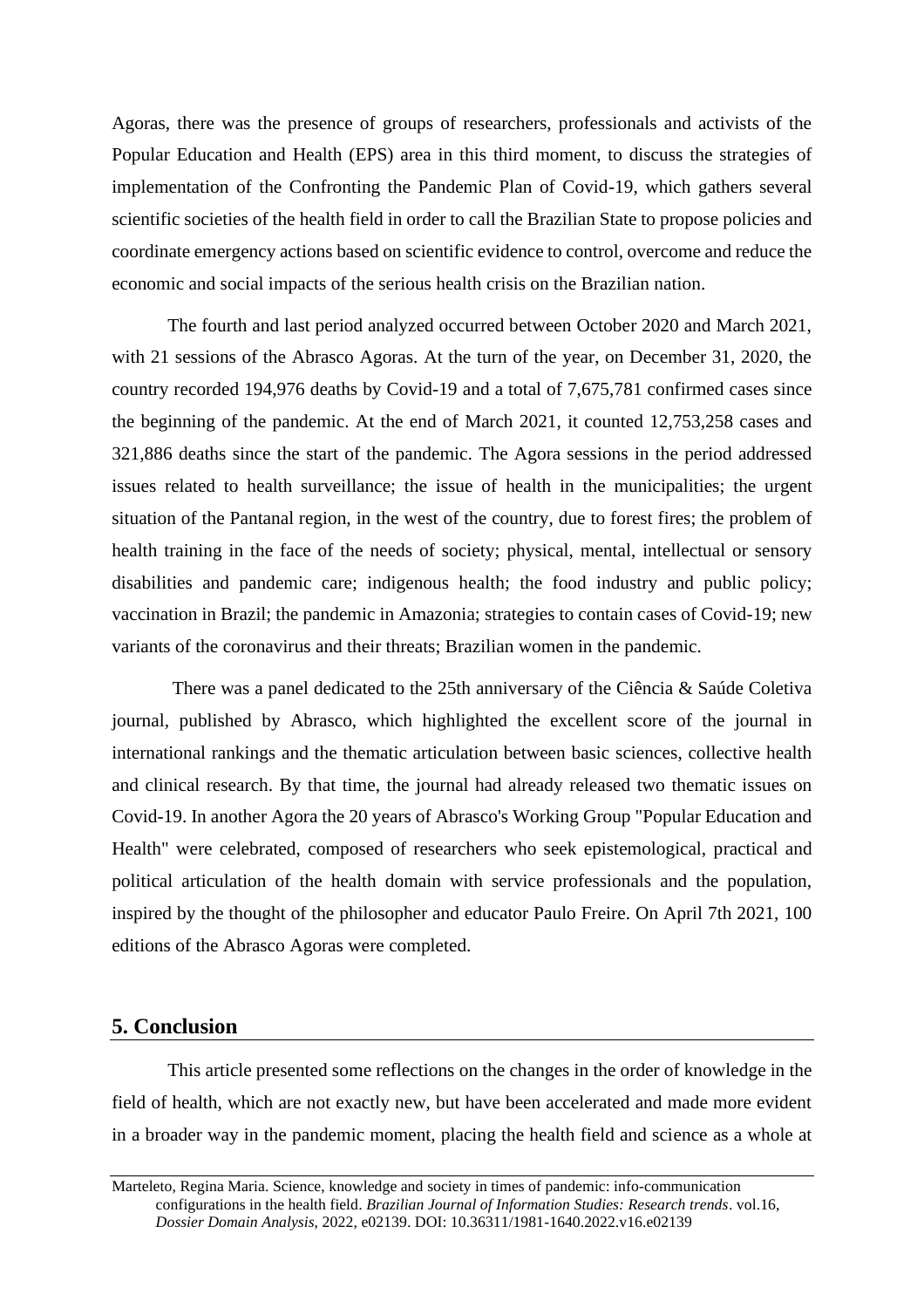the center of public debate, with the mediation of the different information and communication devices on the web.

The analysis of a sample of webinars promoted by the Brazilian Society of Collective Health, broadcasted by the Youtube platform, called "Ágoras Abrasco", brings to light the interdisciplinary, intersectoral and transversal scope of the health problematic, especially at a critical moment of the health crisis caused by the new coronavirus. The challenge of employing the mediations of technological devices due to social confinement, to inform in a qualified and dialogued way with different social actors and their knowledge, reconfigured the practices of information and scientific communication in the health field.

In this scenario, the information and communication formats in the health domain tend to a diversification that affects the processes of production, mediation, circulation and appropriation of knowledge from the approaches that have already developed in recent decades: science and open data; participatory science; citizen science, information and popular education in health, among others. These new modalities of operation in the health domain tend to evolve, not only due to the diversification of information and communication devices available to researchers, but also in the more general context of the evolution of relations between science and society. After all, the great health questions of the present time will not be solved only by good scientific information born in research centers, but by a rethinking of the necessary dialogues between the scientific field and society.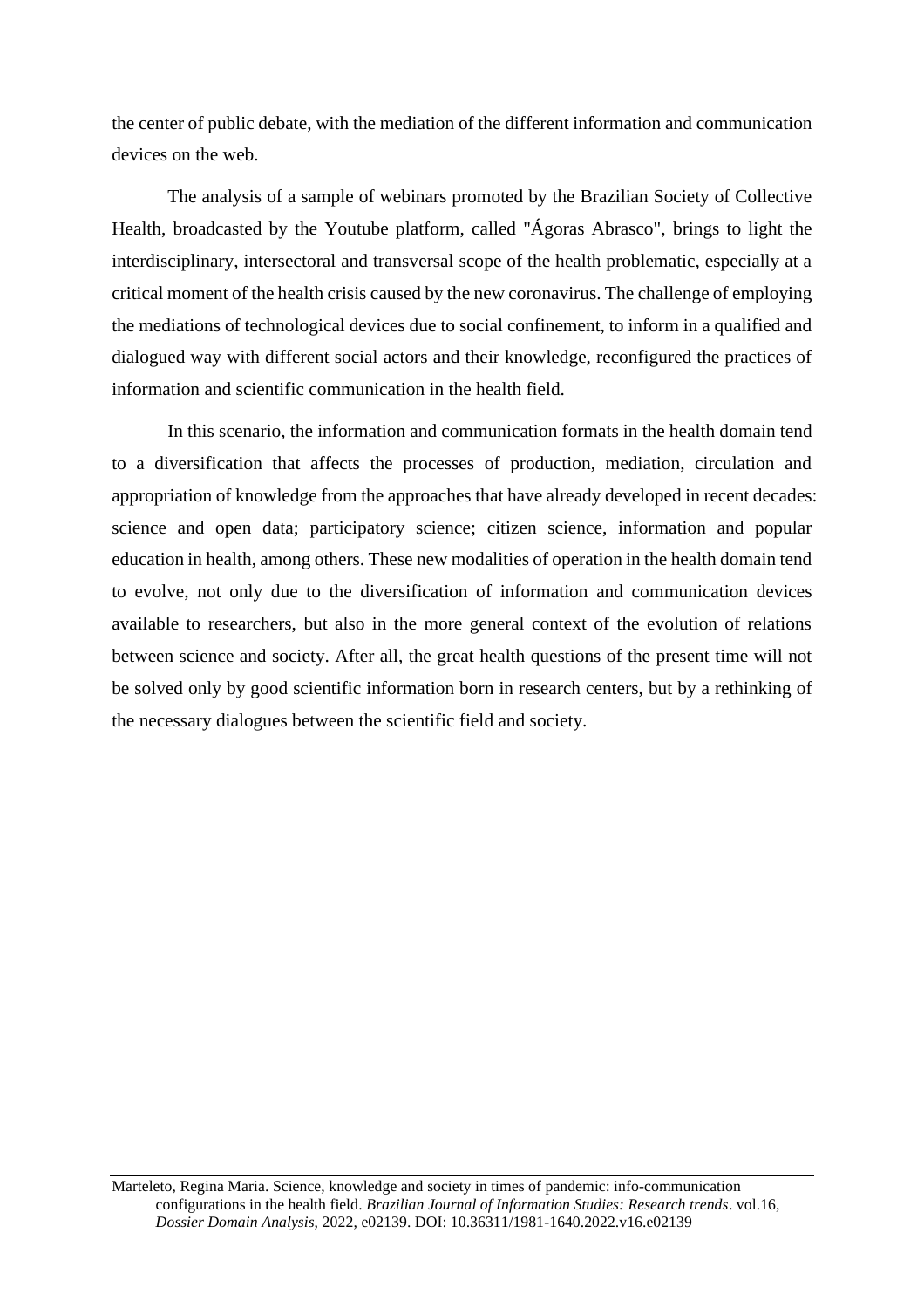## **Notes**

- (1) Natasha Coutinho, a Master's student in Graduate Program in Information Science/PPGCI at IBICT-UFRJ, collaborated in the collection and description of the data.
- (2) The article reports part of the analysis of the research project "Information and mediations in health: from pharmacy almanacs to web devices", funded by CNPq/MCTI.
- (3) The studies were conducted in research projects and doctoral theses by the research group "Cultura e processos info-comunicacionais (Culticom)", linked to the Postgraduate Programme in Information Science of IBICT-UFRJ. The projects ware funded by the National Council for Scientific and Technological Development/CNPq. The research is reported, among other sources, in:

MARTELETO, Regina Maria; CARVALHO, Lidiane. Health as a knowledge domain and social field: Dialogues with Birger Hjørland and Pierre Bourdieu. Knowledge Organization, v. 48, n. 8, p. 581-590, 2015. https://www.isko.org/ko428toc.pdf

MORADO NASCIMENTO, Denise; MARTELETO, Regina Maria. "Social field, domains of knowledge and informational practice", *Journal of Documentation,* vol. 64 no. 3, pp. 397-412, 2008. <https://doi.org/10.1108/00220410810867605>

CARVALHO, Lidiane; MARTELETO, Regina Maria. A pesquisa em genética humana sob o prisma das redes: uma abordagem metodológica sobre campo científico e domínio de conhecimento. *LIINC em Revista*, v. 14, n. 2, 2018. http://revista.ibict.br/liinc/article/view/4281

ZATTAR, Marianna; MARTELETO, Regina Maria. Informação e produção do conhecimento em redes de pesquisa na governança da água. *Informação & Sociedade; estudos,* v. 29, n. 1, 2019. https://periodicos.ufpb.br/ojs2/index.php/ies/article/view/44399

- (4) Consulted in: https://www.abrasco.org.br/site/noticias/historia-e-crises-sanitarias-os-desafios-de-viver-umprocesso-historico/51137/. In September 2021.
- (5) Consulted in: https://www.abrasco.org.br/site/sobreaabrasco/. In september 2021.
- (6) Consulted in: https://www.abrasco.org.br/site/noticias/formacao-e-educacao/revistas-de-saude-coletivamantem-destaque-no-ranking-google-scholar-2020/50645/. In september 2021.
- (7) https://www.youtube.com/user/tvabrasco

# **References**

- Albrechtesen, Hanne. "This is not domain analysis". *Knowledge Organization,* vol. 42, no. 8, 2015, pp. 557-561, https://www.ergon-verlag.de/isko\_ko/downloads/ko\_42\_2015\_8.pdf. Accessed 24 Mar 2022.
- Bourdieu, Pierre. *Science de la Science et reflexivité*. Raisons d'Agir Éditions, 2001.
- Hjørland, Birger. "Social and Cultural Awareness and Responsability in Library, Information, and Documentation Studies". *Aware and responsible.* Edited by W. Boyd Rayward. Papers of the Nordic-International Colloquium on Social and Cultural Awareness and Responsability in Library, Information and Documentation Studies (SACARLID). The Scarecrow Press, 2004, pp. 71-92.

Marteleto, Regina Maria. Science, knowledge and society in times of pandemic: info-communication configurations in the health field. *Brazilian Journal of Information Studies: Research trends*. vol.16, *Dossier Domain Analysis*, 2022, e02139. DOI: 10.36311/1981-1640.2022.v16.e02139